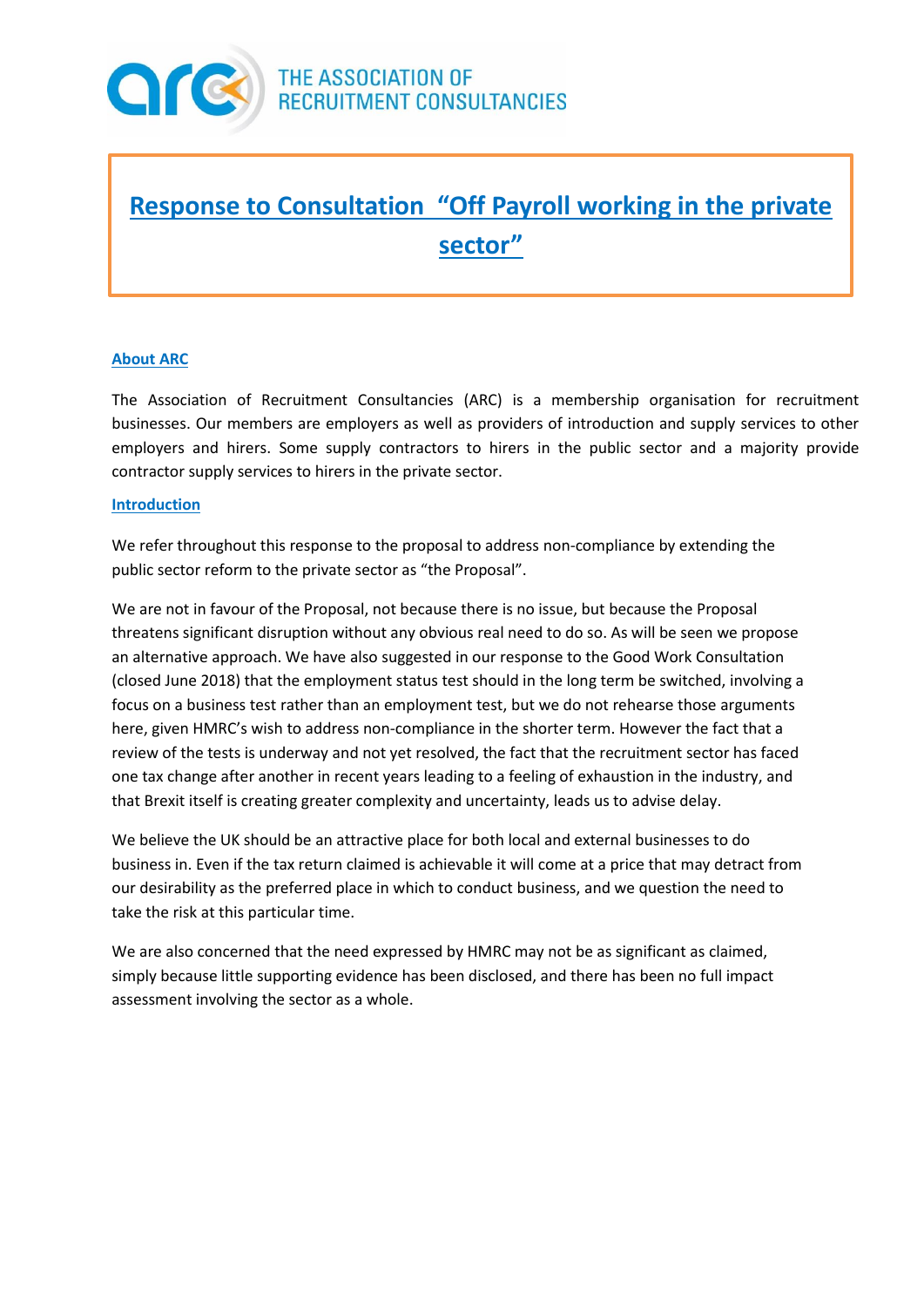

## **Executive Summary**

- There is an issue of non-compliance which needs addressing but the Proposal is over burdensome and unfairly penalises businesses
- The evidence on which HMRC bases the Proposal to address this non-compliance is insufficient to justify the Proposal. The Proposal should not be proceeded with in the absence of a full impact assessment
- The declaration at para 6.29 of the consultation document that other options are out of scope is unnecessarily limiting given the nature of the consultation and the potential impact
- There should be a more targeted and effective approach to non-compliance. The IR35 test should be reversed and payment made on account.
- A review by the Treasury Select Committee should be undertaken
- Imposition of the Proposal in April 2019 is too soon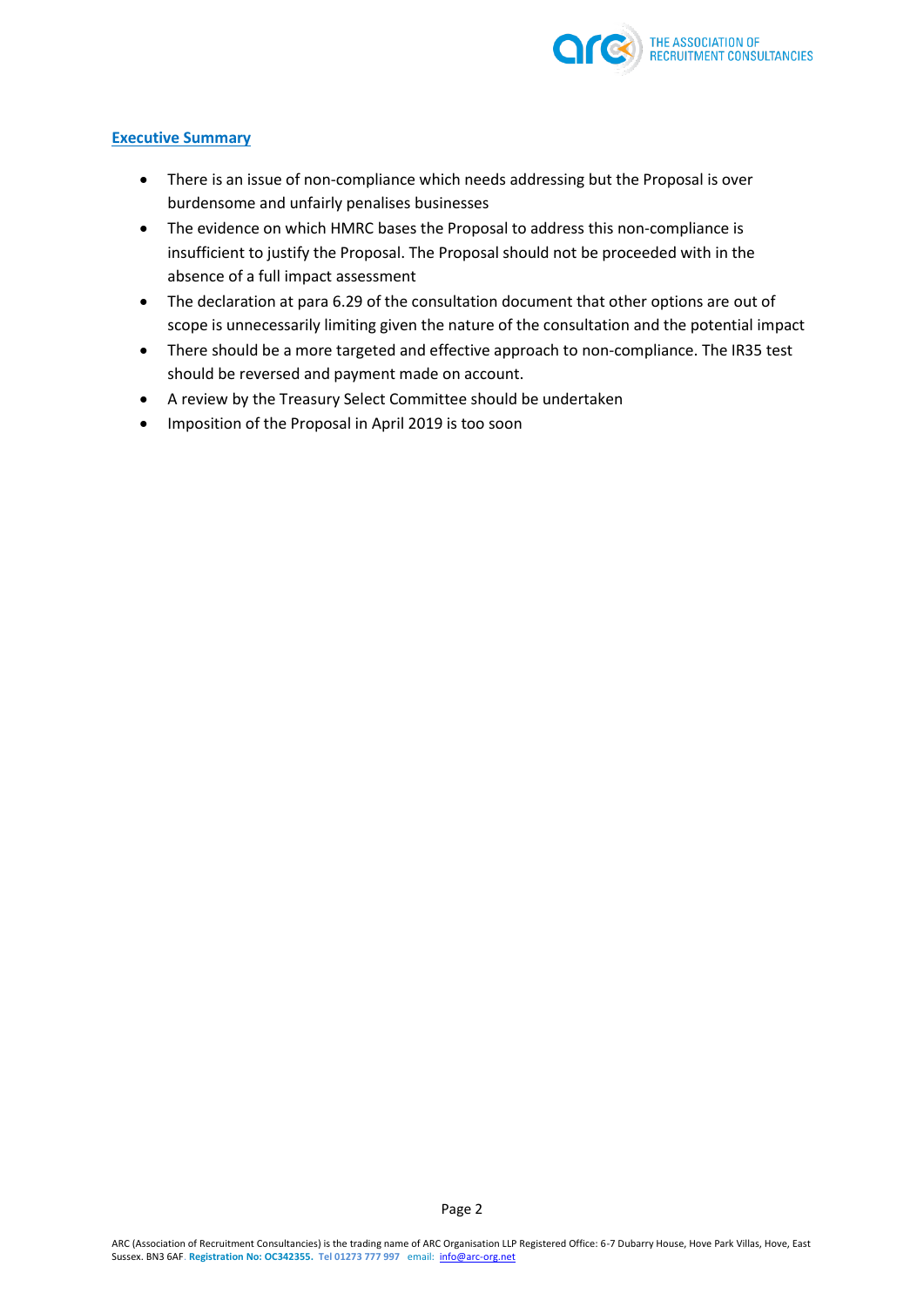

**Section 1. There is an issue of non-compliance which needs addressing, but the Proposal is over burdensome and unfairly penalises businesses**

1.1 The process by which a contractor reports whether the tests apply clearly encourages noncompliance. Not only are the tests themselves inherently difficult for a lay person to comprehend, but lawyers also struggle with them. They allow for a tick box approach and the creation of contracts and arguments that hamper HMRC in its goal of correcting the proper levels of tax. Simply reporting in a tax return whether IR35 tests apply to a particular assignment is obviously open to abuse.

1.2 HMRC's own assessment tool CEST allows for a tick box approach, does not consider the contracts involved, and has been open to significant criticism despite HMRC's best efforts. A full objection to its operation was provided by our lawyers Bindmans in a letter dated 02 March 2017 and the points raised therein remain open.

1.3 It is misguided for HMRC to proceed and extend a scheme which it knows at this stage has not provided a proven acceptable solution. It is one thing to apply it to the public sector, which conduct operations in line with government bidding, and entirely another to extend the same approach to private businesses. Businesses that use contractors range from one man band outfits to multi million pound international organisations which operate on entirely different dynamics from public sector organisations, all with different resources and abilities to understand the Proposal.

1.4 HMRC accepts that there is evidence that decisions on the application of tax are made for reasons other than correct application of a tax test. For example there is plenty of evidence that public sector hirers have made blanket decisions without a proper review of each assignment, despite HMRC's claim that this is only about 10% of cases. Even if this figure is correct this would mean that some 100,000 contractors could be affected unfairly on the face of it if the rules are extended under the Proposal, assuming the contractor headcount is running at 1 million as claimed for the year 2015 (see para 3.1 of the consultation document). HMRC claims that headcount is increasing, so justifying its claim that the tax loss will increase as described in para 1.2.

1.5 Blanket decisions have been made for various reasons

- public sector hirer were apparently encouraged by HMRC to apply the tests across the board in certain sectors, for example education
- the cost of reviewing each assignment properly is prohibitive and time consuming
- the possibility of making a mistake could leave a hirer exposed to tax risk
- supplying agencies have been forced to follow suit for the same reason, exposure to tax risk
- the CEST tool, designed to make decisions easier, is flawed.

1.6 Additional reasons for blanket or incorrect decisions such as relating to cost, efficiency and lack of understanding (particularly for SMEs) are likely to apply in the private sector, where organisations do not have access to government centralised resources.

1.7 The consequence is therefore likely to have been that some contractors have paid inappropriate levels of tax and NICs, and at the same time been prohibited from taking advantage of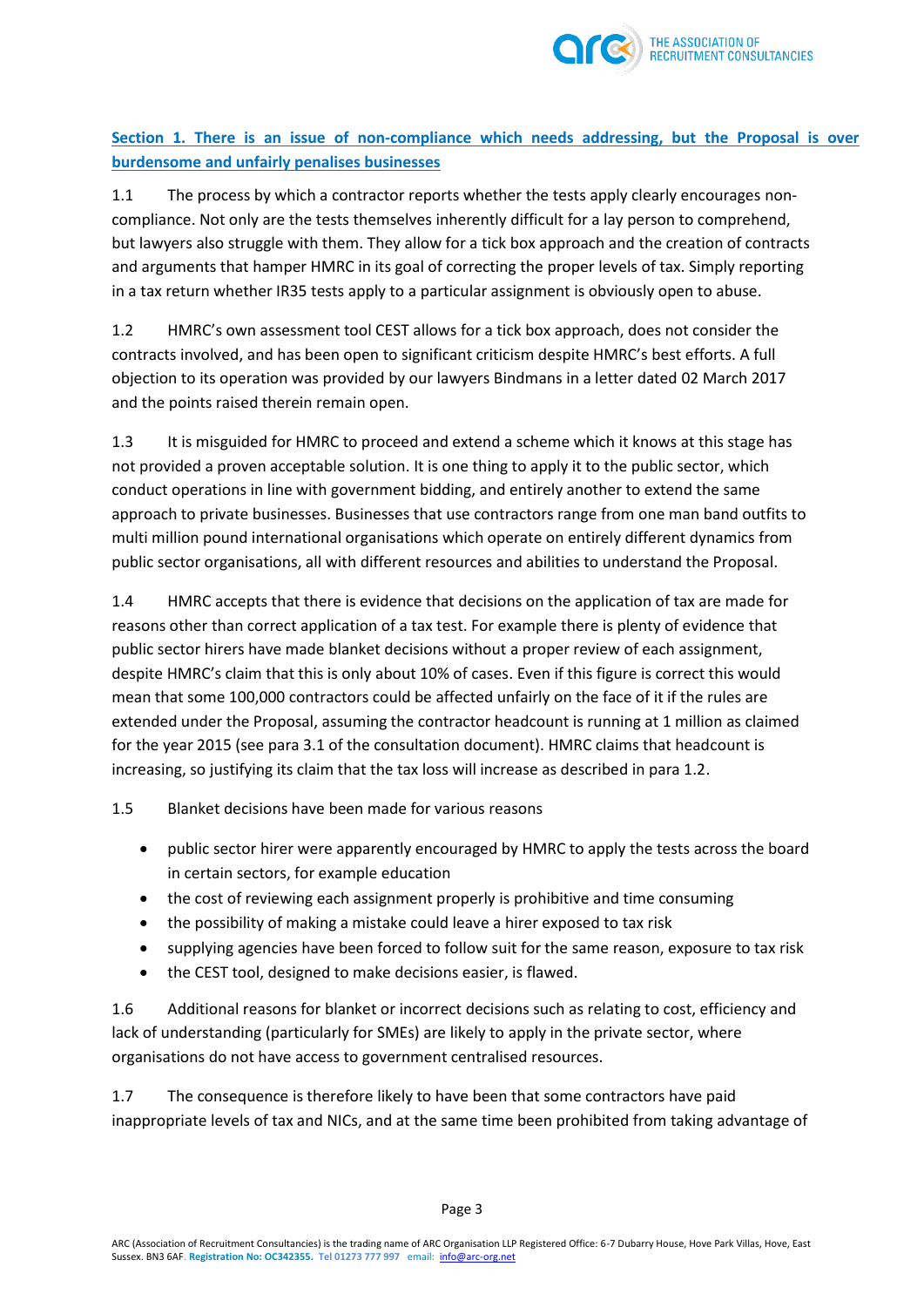

tax allowances which they would be entitled to were it not for this scheme. For the reasons given this is likely to multiply exponentially in the private sector.

1.8 What has been dressed up as a simple new arrangement in fact amounts to an inappropriate interference with tax entitlements. This is not to say that HMRC's objective of collecting the correct levels of tax is wrong, but simply that it's method of doing so is misdirected, and it should now properly review that approach.

1.9 For the reasons set out above the time and cost to a hirer or an agency of the Proposal would be burdensome, over bearing and inappropriate.

**Section 2. The evidence on which HMRC bases the Proposal to address this non-compliance is insufficient to justify the change proposed. The Proposal should not be proceeded with in the absence of a full impact assessment** 

2.1 At para 1.2 of the consultation document the claim is made that the cost of non-compliance is £700 million. However, this is believed to be merely an estimate and HMRC does not provide any evidence to support it. That there is non-compliance is likely, but a sea change approach to the taxation of businesses based on this claim is not reasonable. That this estimate is used to estimate of loss of £1.2 billion in 2022/3 is also, on the face of it, without basis.

2.2 If the figures are correct it would seem that the figures evidence a serial failure of the original IR35 proposition in Chapter 8 ITEPA and/or an unwillingness on the part of HMRC to enforce legislation which it has always claimed is fit for purpose. This demands a wider and more focused review than that set out in this consultation.

2.3 The claim at para 4.5 of the consultation document that some £400m has been recovered following the public sector reform would imply that the tax recovered was directly comparable with the position prior to the reform in respect of the same taxpayers including the businesses they operate through. However it does not take into account the issues referred to in Section 1 of this response, namely blanket assessments, incorrect CEST results and application of the test incorrectly due to time and cost constraints as well as the inappropriate tax risk.

2.4 For all these reasons the figures referred to in the consultation appear unreliable, and certainly should not be relied upon to justify the Proposal which, if proceeded with, will therefore perpetuate and extend an unfair system.

2.5 Further, no full impact assessment of the entire sector has been produced, which would imply that none has been undertaken despite Rule C of the governments Consultation Principles 2018, which states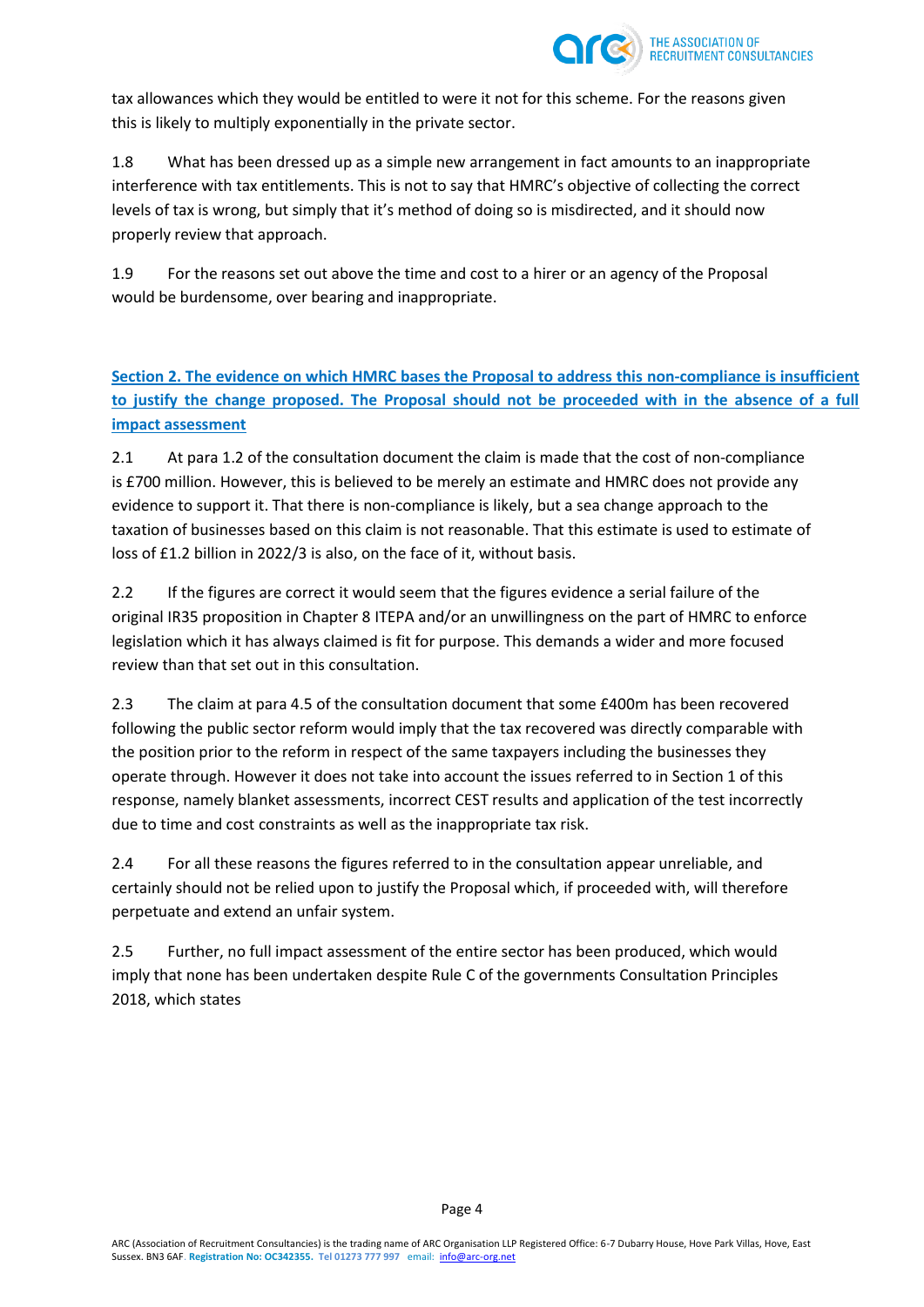

# C. Consultations should be informative

Give enough information to ensure that those consulted understand the issues and can give informed responses. Include validated impact assessments of the costs and benefits of the options being considered when possible; this might be required where proposals have an impact on business or the voluntary sector.

**Section 3 The declaration at para 6.29 of the consultation document that other options are out of scope is unnecessarily limiting given the nature of the consultation.**

3.1 In ruling various aspects, such as the current status tests, out of scope for the purposes of this consultation, the consultation negates its own purpose. It effectively precludes the need to review flaws in the public sector off payroll rules. However those flaws plainly exist.

3.2 For example the CEST tool has been highly criticised. It claims to be based on the current status tests yet it does not meet those tests in a number of obvious ways

- it cannot review the contracts, required by the tests;
- it purports to reach a result before an assignment commences, yet the tests require an assessment of the facts of the actual assignment during its continuation up to the end of the assignment;
- it assumes mutuality of obligation exists, when the tests require mutuality of obligation to be demonstrated, this often being established from the contracts and live arrangements that exist but CEST does not consider either the contracts or the continuing arrangements;
- it relies upon evidence input by persons who may not actively be involved in the arrangements
- CEST may be an unlawful derogation of the powers of HMRC to a third party

3.3 It is premature to consider use of existing tests within the Proposal, and indeed the Proposal itself is therefore premature

- paras 2.10 to 2.12 of the consultation document acknowledge that the current employment status framework and the tests fall short such that a separate consultation is required.
- the result of that consultation and the government response to it has not yet been published.
- para 2.11 of the consultation document recognises that there may be a need for more certainty and clarity around the tests.

3.4 Despite the above, the current consultation rejects a review of the tests as an option, flying in the face of the evidence that they may be required to change in any event.

3.5 A decision to proceed with the Proposal as currently formulated based on current tests would require costly change to business processes in any event, particularly so if any change to the tests is to be adopted by the government.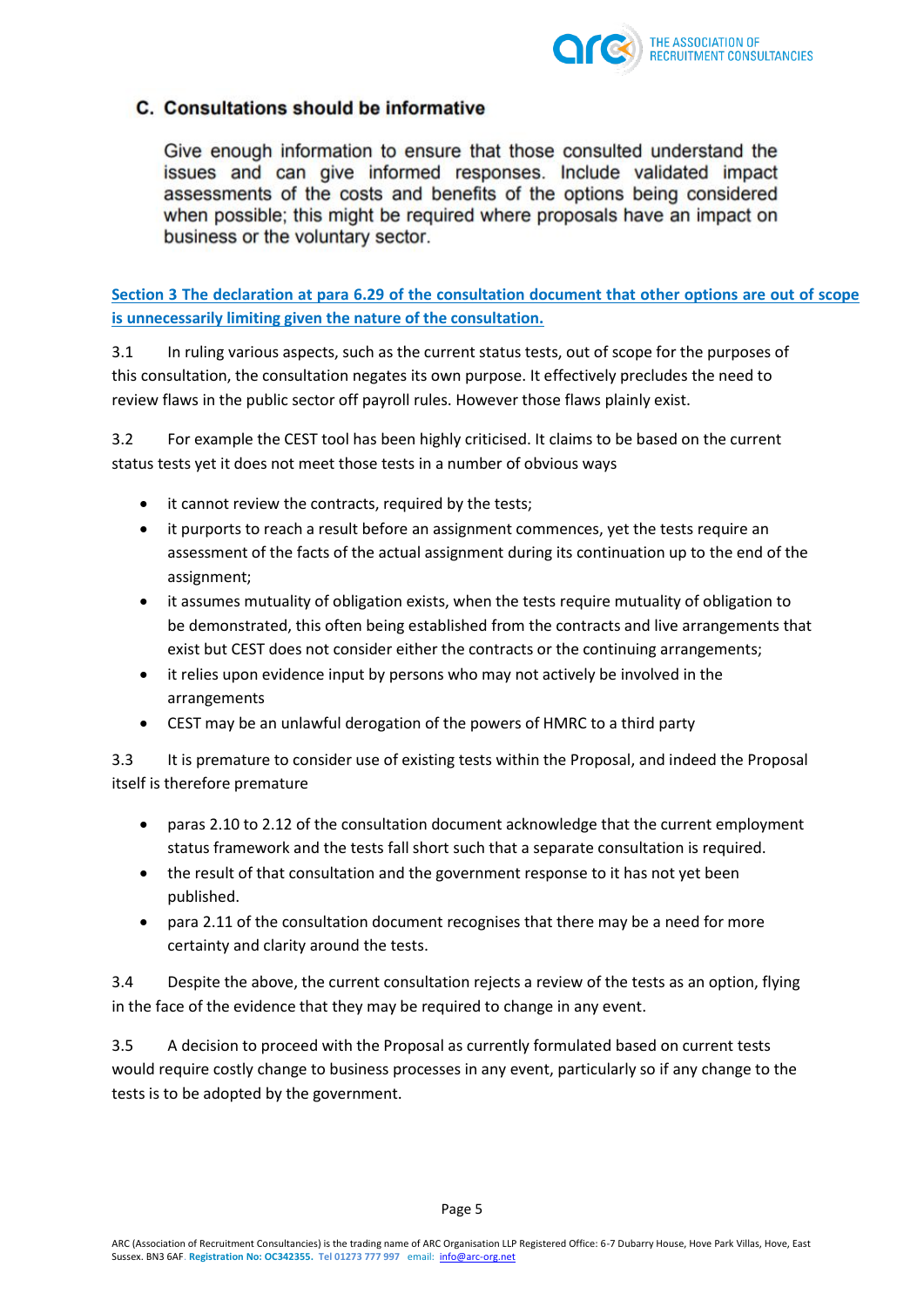

3.6 Accordingly the adoption of an option that does not rely on employment status tests to be undertaken either by a hirer or an agency would be appropriate if HMRC is to proceed with any change. It follows that the Proposal based on Chapter 10 as it is, would be inappropriate.

3.7 The Proposal appears to rely on imposing fear of tax liability on companies to effect behavioural change in the use of contractors. This is the result of using tax rules which HMRC knows are uncertain and lack clarity as discussed. Whilst the government may rightly dictate how public sector bodies should operate, this approach should not be appropriate for application to the private sector.

**Section 4 There should be a more targeted and effective approach to non-compliance, in line with HMRC's stated intent to consider all options to address non-compliance. The IR35 test should be reversed and tax paid on account** 

4.1 The consultation document at para 5 sets out the challenges that HMRC faces; in dealing with contractors individually, insufficient resources, fragmented supply chains, and time lags and difficulties in the collection of tax. This is against the backdrop that under Chapter 8 contractors are responsible for submitting their own tax returns indicating whether Chapter 8 applies, it being a simple matter for a contractor to indicate that Chapter 8 does not apply.

4.2 To address these issues the Proposal seeks to ensure that hirers and agencies make the decision as to whether the tests apply and if so whether the tests are met, and then apply tax and NICs payments in line with the requirements. The recovery of tax in this way drives a coach and horses through the principle that a business is liable for its own tax. Also as acknowledged by HMRC there is a lack certainty and clarity over the employment status tests.

4.3 The Proposal therefore seeks to circumvent HMRC's problems and challenges by imposing a regime on businesses that should not be liable for another's tax, introducing uncertainty, conflict, risk and lack of clarity (into the relationships) that should not exist. Further these issues may not exist in other jurisdictions, so creating the risk of potentially driving business away from the UK with consequent losses to the Exchequer that have not been factored in. This could be the straw that breaks the camel's back for businesses already worried about Brexit.

4.4 Instead of this HMRC has the option of considering an amendment to the original Chapter 8 legislation which retains the original principles yet which avoids the problems that we have highlighted in this response. The option is to reverse the Chapter 8 rules such that the default position is that Chapter 8 applies and taxes due under it are due unless the contractor can demonstrate otherwise.

4.5 We have proposed this option before and it is not clear why it is rejected. However the most obvious challenges for HMRC would seem to be that it would have to carve out businesses that could be liable to pay Chapter 8 tax ("Subject Contractors"). If that were not an issue the solution must be obvious and compelling. Yet the following applies

 HMRC is in practice seeking to require hirers and agencies to identify Subject Contractors in any event under the Proposal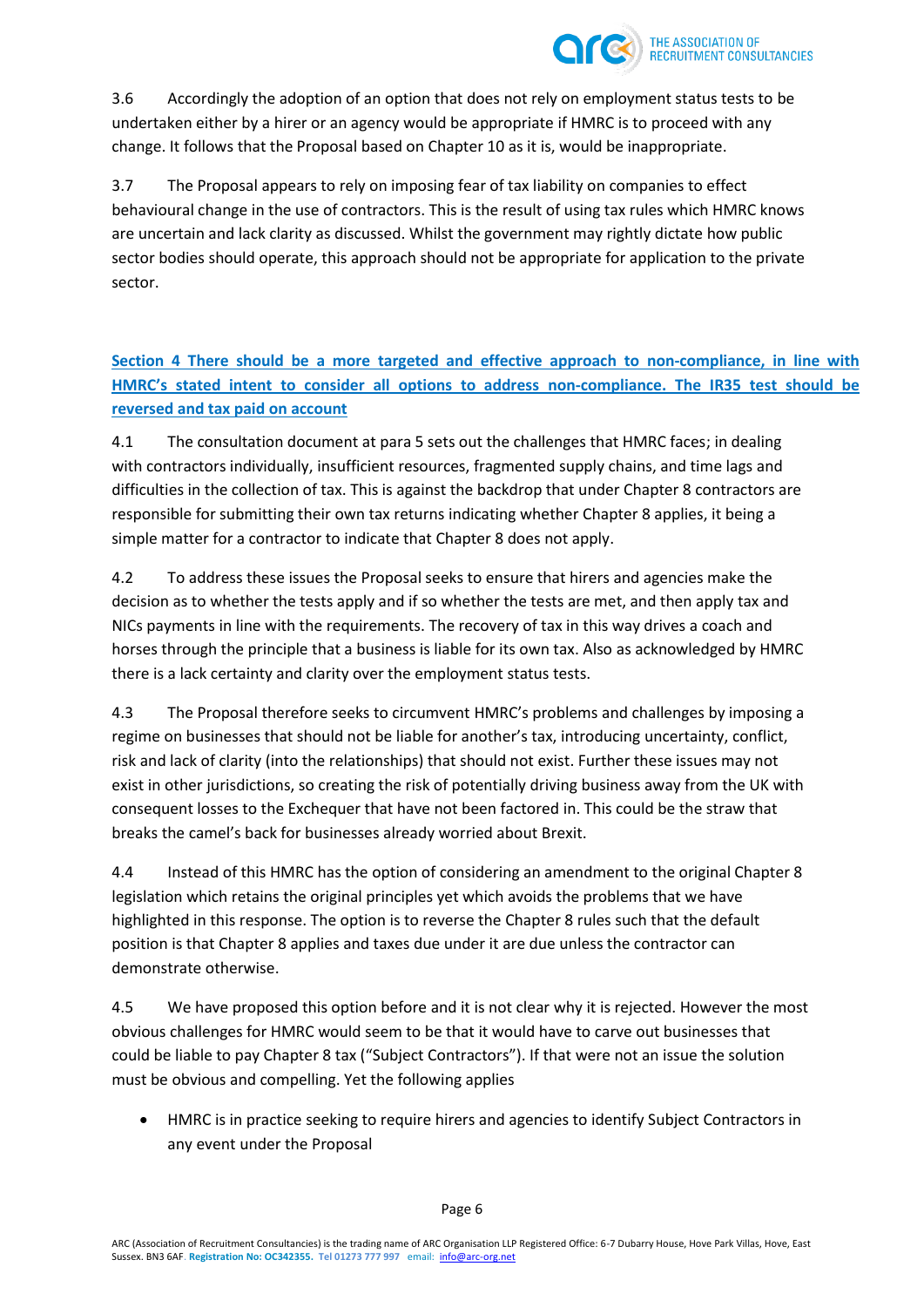

 HMRC already has requirements for agencies to report gross payments made to contractors supplied by the agencies, which means that Subject Contractors so supplied are already identified under the reporting requirements

4.6 A reversal of the current arrangement under Chapter 8 so far as agencies/intermediaries are concerned would not take up any additional resources in terms of identifying Subject Contractors.

4.7 Each Subject Contractor would then need to establish that the tests do not apply. CEST tool results could be used as sufficient evidence to be submitted with the annual tax return wherever an outside IR35 position is claimed, thus again utilising existing facilities without the need for additional resources.

4.8 The point about time lag for receipt of taxes and collection of tax due is a valid one. There is an existing process for collecting payments on account under the CIS. In all cases of supply of a contractor the agency could account to HMRC for a percentage of the gross payment at a suitable level. This would be deducted from the gross payment made to the contractor. HMRC would then be in receipt of monies up front and could set that as a tax credit against the contractor's correct level of tax and NICs once the tax return is considered. This largely nullifies the problem HMRC has identified.

4.9 HMRC cannot under any circumstances avoid reviewing a company tax return and thus suitable resources must already remain deployed. In imposing risk into the process as suggested in the Proposal the impression is that HMRC prefers to avoid its obligations and outsource them rather than address them directly. The proposal we make herein we suggest restores both HMRC's position and duties whilst retaining responsibility for tax and NIC payments squarely with the contractor. Agencies would have no difficulty in making payments this way, and relationships would not be affected.

4.10 ARC's proposal addresses the position where agencies are involved and it is noted that hirers do not have the same reporting requirements. It would be easier and more effective for hirers to have a reporting requirement wherever it makes a gross payment to a company, and HMRC could set rules around that, setting out criteria for identifying a Subject Contractor. The rules must be based on the tests that HMRC suggests in the Proposal would be deployed in any event, but would be much easier for hirers to follow and deploy than the changes required under the Proposal.

4.11 The result of our proposition

- would not interfere with the flexibility of the current workforce
- would be easier to deploy
- would avoid the confusion, complexity and lack of clarity that followed Chapter 10
- requires no new test or certification
- would require minimum software changes
- would take risk out of the equation
- would not interfere with traditional relationships
- would not make the UK a more difficult place to do business in.

4.12 It is not clear why under para 6.36 and 6.37 of the consultation document that a withholding arrangement is rejected. Perhaps the proposal already considered and rejected as referred to in

Page 7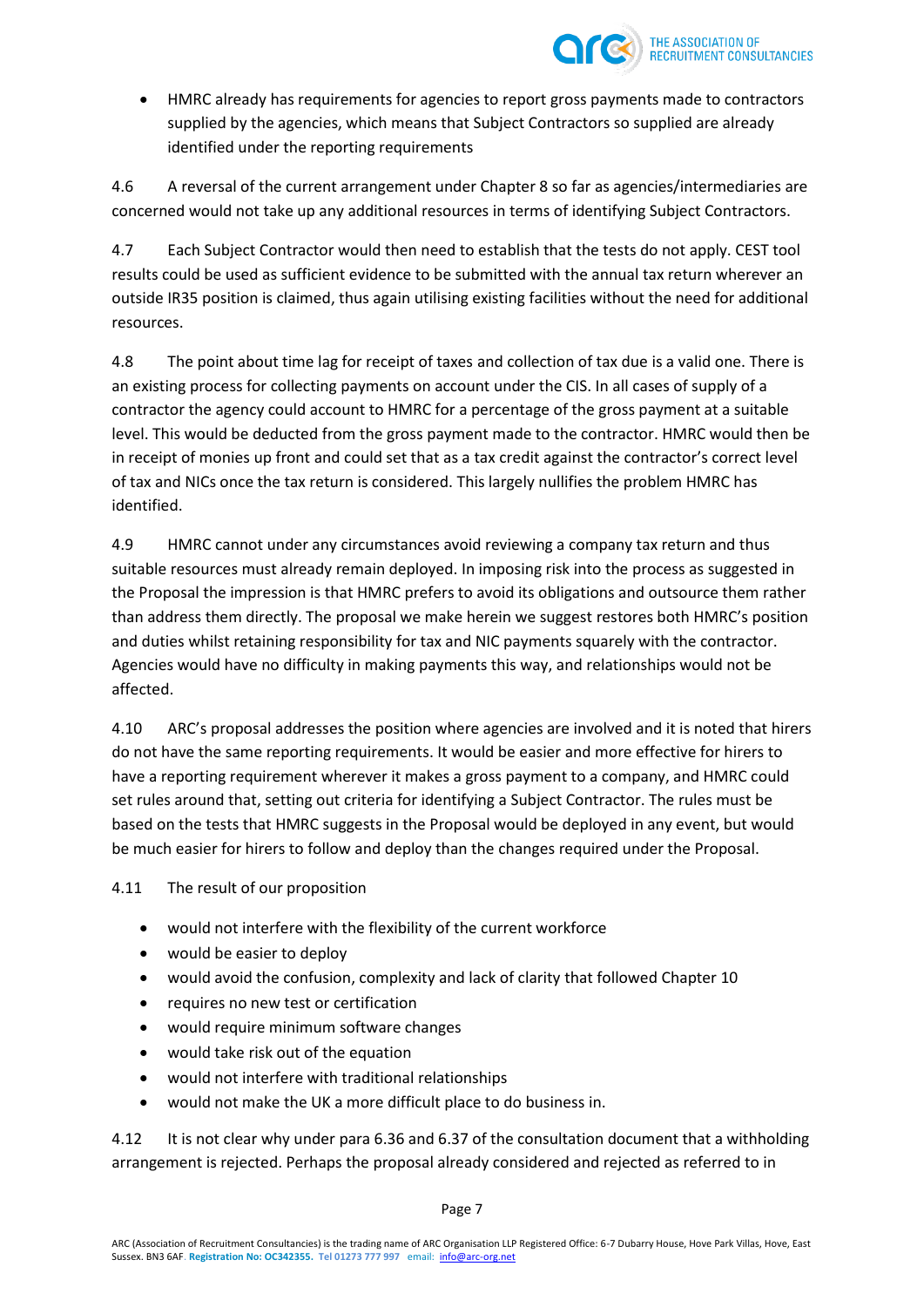

those paragraphs is different from our proposal herein. Under ARC's proposal there would be no need for new certifications or tests, which may have been a consideration in the rejection of a withholding arrangement.

## **Section 5 A review by the Treasury Select Committee should be undertaken**

5.1 We wrote to all MPs prior to inclusion of Chapter 10 within the Finance Bill 2017, and the evidence we produced was set to be considered by the Treasury Select Committee. However the proposed hearing did not proceed due to the announcement of the last general election.

5.2 There has been no proper independent review of Chapter 10 by the Treasury select Committee. A review of the Proposal in the light of contemporary evidence should now be undertaken on the basis that

- the rules are overly onerous on business they may apply to public sector which the government can control, but application to the private sector is inappropriate
- as Matthew Taylor indicated the flexible workforce is a key asset of the UK, yet the Proposal threatens to interfere with that flexibility
- the Proposal attempts to hijack normal tax rules relevant to businesses in the absence of any Parliamentary direction in that regard
- the government has not yet decided upon direction following the Matthew Taylor review
- the uncertainty caused by Brexit will be exacerbated by a change to the rules which will make doing business in the UK less attractive.

## **Imposition of the Proposal in April 2019 is too soon**

6.1 Most businesses particularly large ones operate on 3 year budgets. Businesses also largely rely on software to control and accurately identify tax and NICs liabilities. The imposition of the Proposal in April 2019 will not allow sufficient time for budget changes to be made, software to be developed or staff to be trained.

6.2 For all the reasons set out in this response sufficient time should be allowed to consider suitable alternative ideas that meet HMRC's objective whilst looking at the wider picture in the round.